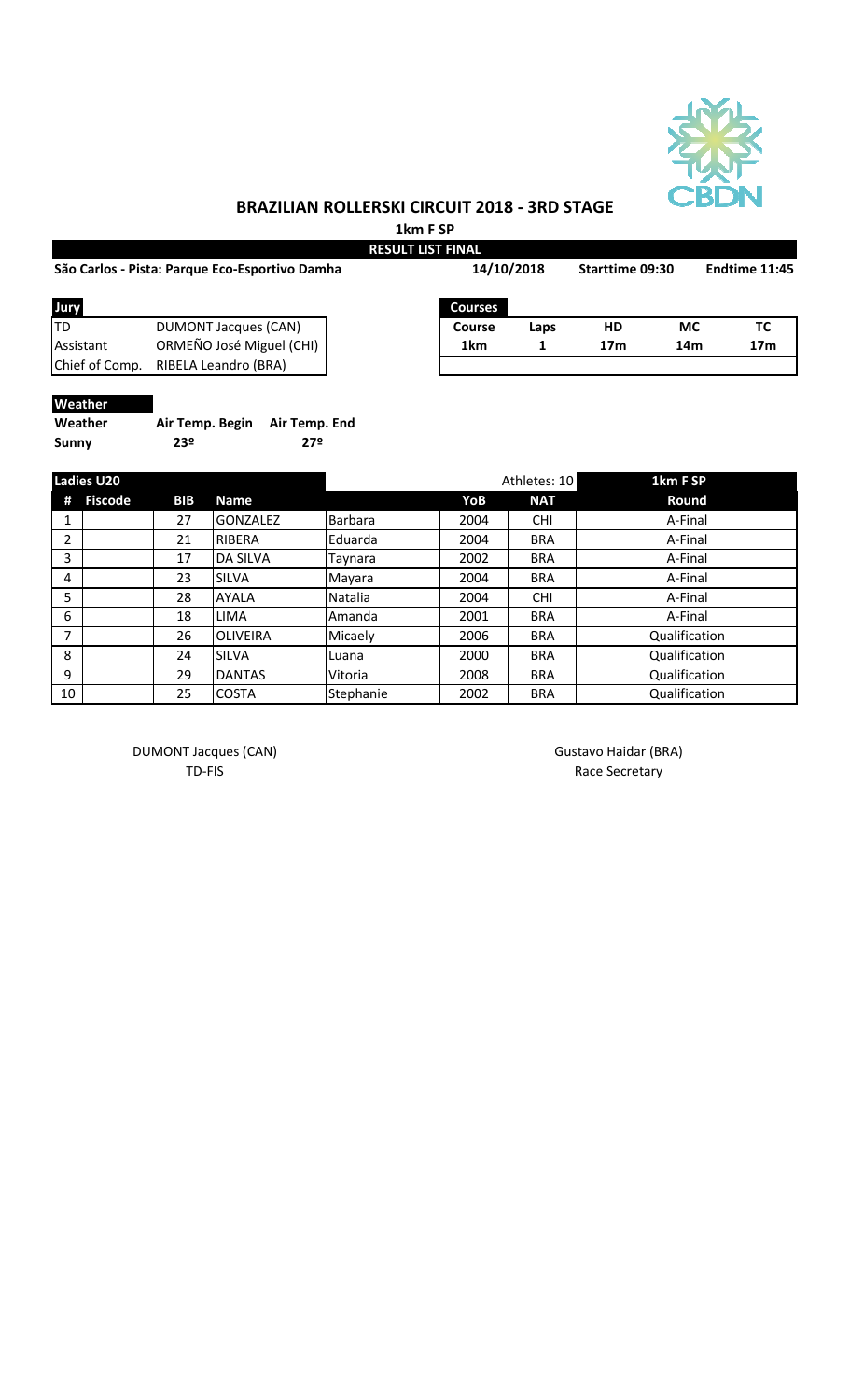

## **BRAZILIAN ROLLERSKI CIRCUIT 2018 - 3RD STAGE**

**1km F SP**

| <b>STARTLIST</b>                               |                             |            |                |                        |                 |     |                 |  |
|------------------------------------------------|-----------------------------|------------|----------------|------------------------|-----------------|-----|-----------------|--|
| São Carlos - Pista: Parque Eco-Esportivo Damha |                             | 14/10/2018 |                | <b>Starttime 09:30</b> |                 |     |                 |  |
| Jury                                           |                             |            | <b>Courses</b> |                        |                 |     |                 |  |
| <b>TD</b>                                      | <b>DUMONT Jacques (CAN)</b> |            | Course         | Laps                   | HD              | МC  | ТC              |  |
| Assistant                                      | ORMEÑO José Miguel (CHI)    |            | 1km            |                        | 17 <sub>m</sub> | 14m | 17 <sub>m</sub> |  |
| Chief of Comp.                                 | RIBELA Leandro (BRA)        |            |                |                        |                 |     |                 |  |

|   | <b>Ladies U20</b> |            |                 |           |      | Athletes: 8 | <b>Start</b> | 1km F SP    |                   |
|---|-------------------|------------|-----------------|-----------|------|-------------|--------------|-------------|-------------------|
| # | <b>Fiscode</b>    | <b>BIB</b> | <b>Name</b>     |           | YoB  | <b>NAT</b>  | <b>Time</b>  | <b>Diff</b> | <b>FIS Points</b> |
|   |                   | 21         | <b>RIBERA</b>   | Eduarda   | 2004 | <b>BRA</b>  | 09:34:45     |             |                   |
| 2 |                   | 23         | <b>SILVA</b>    | Mayara    | 2004 | <b>BRA</b>  | 09:35:00     |             |                   |
| 3 |                   | 24         | <b>SILVA</b>    | Luana     | 2000 | <b>BRA</b>  | 09:35:15     |             |                   |
| 4 |                   | 25         | <b>COSTA</b>    | Stephanie | 2002 | <b>BRA</b>  | 09:35:30     |             |                   |
| 5 |                   | 26         | <b>OLIVEIRA</b> | Micaely   | 2006 | <b>BRA</b>  | 09:35:45     |             |                   |
| 6 |                   | 27         | <b>GONZALEZ</b> | Barbara   | 2004 | <b>CHI</b>  | 09:36:00     |             |                   |
| 7 |                   | 28         | <b>AYALA</b>    | Natalia   | 2004 | <b>CHI</b>  | 09:36:15     |             |                   |
| 8 |                   | 29         | <b>DANTAS</b>   | Vitoria   | 2008 | <b>BRA</b>  | 09:36:30     |             |                   |

DUMONT Jacques (CAN) and the CAN Gustavo Haidar (BRA)

TD-FIS Race Secretary